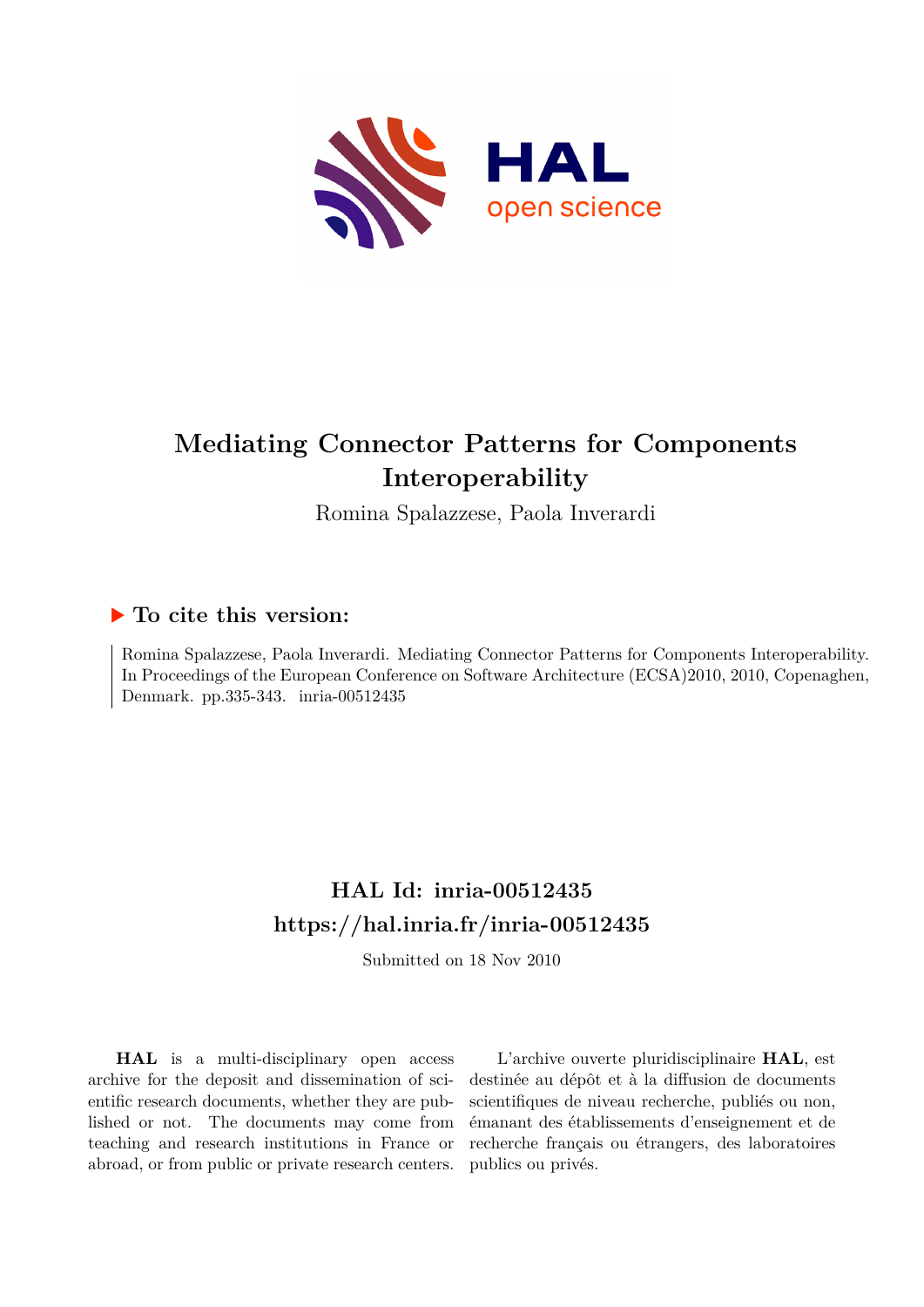## **Mediating Connector Patterns for Components Interoperability***-*

Romina Spalazzese and Paola Inverardi

Università degli Studi dell'Aquila via Vetoio I-67100 L'Aquila, Italy *{*romina.spalazzese,paola.inverardi*}*@di.univaq.it

**Abstract.** A key objective for ubiquitous environments is to enable system interoperability between system's components that are highly heterogeneous. In particular, the challenge is to embed in the system architecture the necessary support to cope with behavioral diversity in order to allow components to coordinate and communicate. In this paper we present the design building blocks for the dynamic and on-the-fly interoperability between heterogeneous components. Specifically, we describe an Architectural Pattern called *Mediating Connector*, that is the key enabler for communication. In addition, we present a set of *Basic Mediator* Patterns, that describe the basic mismatches which can occur when components try to interact, and their corresponding solutions.

**Keywords:** Heterogeneous Components Interoperability, Mediating Connector Architectural Pattern, Basic Mediator Patterns.

#### **1 Introduction**

A multitude of heterogeneous networked devices are today embedded in the Ubiquitous networked environment [2] where a key objective is to enable system interoperability. Tremendous work has been done in the middleware field while the application-layer interoperability remains an open problem calling for *mediating connectors* or *mediators*. The mediator concept was initially introduced to cope with the integration of heterogeneous data sources [13] and as design pattern [17]. In the field of software architectures ad hoc wrappers have been proposed to address communication problems [8]. Mediators and automated mediation have received attention within the Web Services and Semantic Web contexts [6,3,4]. Recently, the challenge is to provide general solutions to the behavioral diversities at runtime and on-the-fly, to respond to the continuous evolution of the environment<sup>1</sup>. An approach to protocol mediation is to categorize the types of protocol mismatches that may occur and that must be solved in order to provide corresponding solutions to these recurring problems. This immediately reminds of patterns [18,1,12,17] and of pattern-based works [15,16,20,21,22].

<sup>\*</sup> The work is partly supported by the CONNECT European Project No 231167.

<sup>1</sup> Connect European project, http://connect-forever.eu/

M. Ali Babar and I. Gorton (Eds.): ECSA 2010, LNCS 6285, pp. 335[–343,](#page-9-0) 2010.

<sup>-</sup>c Springer-Verlag Berlin Heidelberg 2010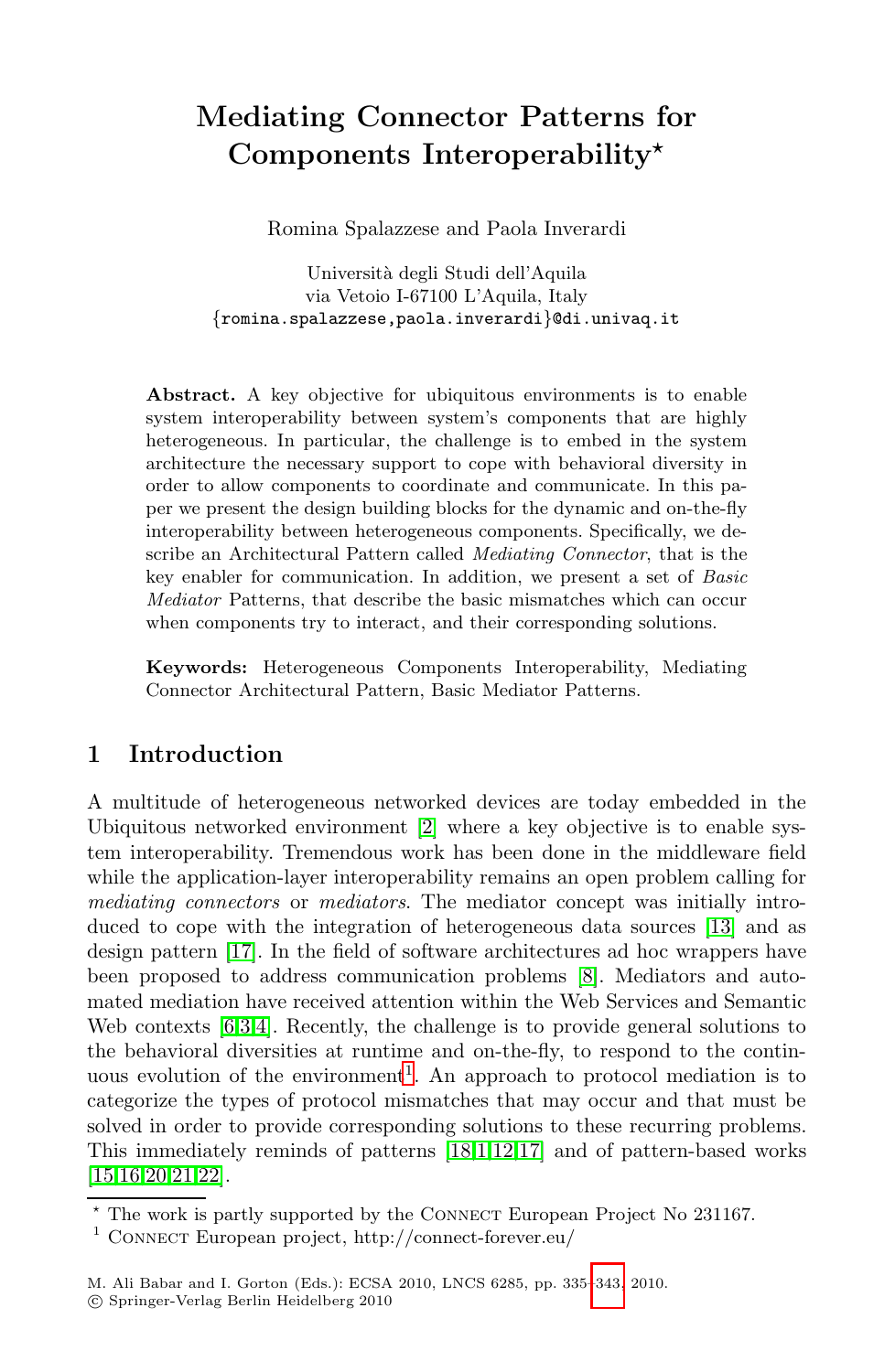In this paper we present a set of design building blocks for the interoperability between heterogeneous components which would certainly facilitate the solution. The contributions of this paper are: (1) an Architectural Pattern called *Mediating Connector*, that is the key enabler for communication; (2) a set of *Basic Mediator* Patterns that describe: (i) the basic mismatches which can occur while components try to interact, and (ii) their corresponding solutions. The paper is organized as follows: in Section 2, we sketch a pattern-based approach for the automatic synthesis of Mediating Connector. In Section 3, we illustrate the Mediating Connector Architectural Pattern for the ubiquitous networked environment. In Section 4, we show the Basic Mediator Patterns and we conclude, in Section 5, by outlining future work.

#### **2 A Pattern-Based Approach for Interoperability Mismatches**

In this section we describe our proposal for an automated pattern based approach, whose details are in [9]. For the sake of this paper, we make some assumptions and we investigate the related underling research problems as part of Connect. We assume to know the interaction protocols run by two networked components as Labeled Transition Systems (LTS) [14] and the components' interfaces with which to interact as advertised or as result of learning techniques [5,19]. We also assume a semantic correspondence between the messages exchanged among components exploiting ontologies. The first step is to establish whether the components are *potentially compatible*, i.e., if it makes sense for them to *interoperate* through the Mediating Connector. This amounts to understand if the components share some *intent* (trace), i.e., if they have some complementary sequences of messages visible at interface level. To do this we define (1) a decomposition strategy/tool to decompose the whole components' behavior (LTS) into *elementary behaviors* (traces) representing *elementary intents* of the components and then (2) an automatic analyzer to identify mismatches between elementary behaviors of the different components. Once discovered the components compatibility, solving their interoperability means solving the behavioral mismatches that they exhibit. Then it is necessary to: (3) define a mismatches manager to solve the identified mismatches between elementary behaviors; (4) define a composition approach to build elementary mediating behaviors (mediating traces) based on the identified mismatches and their relative solutions; (5) define a composition strategy to build a mediating connector's behavior starting from the elementary mediating behaviors.

The above described approach is far from trivial, especially to achieve automatically. However, in the following we show its feasibility. To address steps (1) and (5) the approach makes use of a compositional strategy to decompose components interaction protocols into traces and compose mediating connectors interaction protocol from mediating traces respectively. Furthermore, we describe six Basic Mediator Patterns that are the building blocks on which the steps  $(2)$ ,  $(3)$ , and  $(4)$  can be built upon.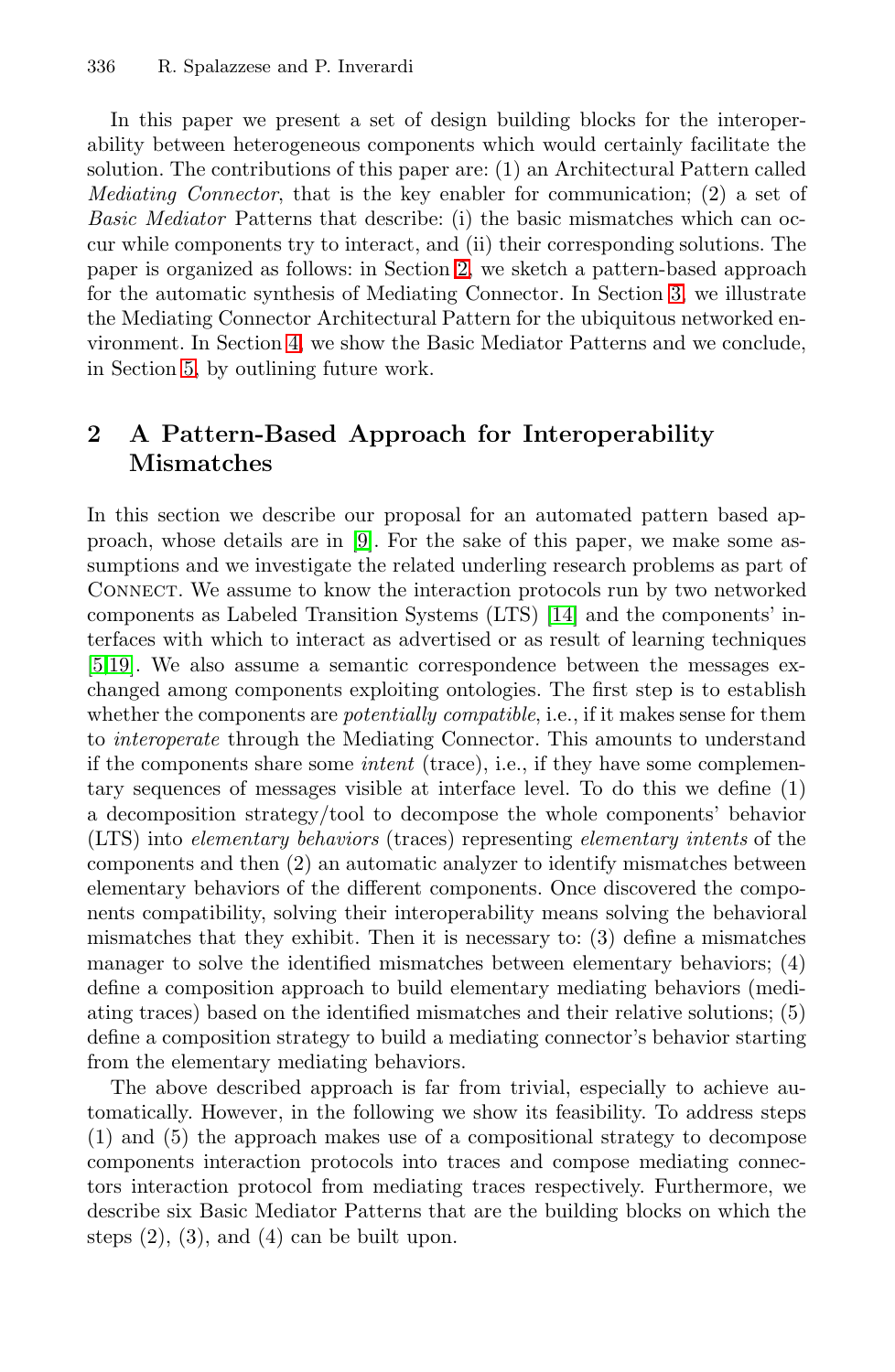#### **3 Mediating Connector Architectural Pattern**

We characterize the interoperability problem between diverse components populating the ubiquitous environment and its related solution as a *Mediating Connector Architectural Pattern* basing on the template used in [1]. The Mediating Connector is a behavioral pattern. Being an architectural building block embedding the necessary support, it should be used to dynamically cope with components' behavioral diversity.

**Name.** Mediating Connector.

#### **Also Known As.** Mediator.

**Example.** We describe the example used in [10] where we have been studying the problem and where appeared first results on the theory underlying our approach. An extended and more complete version of the theory can be found in [9]. We consider the simple yet challenging example of instant messaging.

Various instant messaging systems are now in use. However, although those systems implement similar functionalities, end-users need to use the very same system to communicate due to behavioral mismatches of the respective protocols. For instance, consider Windows Messenger<sup>2</sup>(WM), now called Windows Live Messenger, and Jabber



**Fig. 1.** Behavioral models of two instant messengers

Messenger<sup>3</sup>(JM). Figure 1 models their behavioral protocols using LTSs. We use the usual convention that actions with overbar denote output actions while the ones with no overbar denote input actions. These systems should be able to interoperate since they both amount to supporting authentication with their servers and then message exchanges among peers. However mediating their respective protocols to achieve interoperability is far from trivial, especially if one wants to achieve a general solution. An effort has been done in [11] requiring the implementation of the translation from any client protocol to a reference exchange protocol, and vice versa. Unfortunately this affects the generality and the automation of the approach.

**Context.** The environment is distributed and changes continuously. Heterogeneous mismatching systems require seamless coordination and communication.

**Problem.** In order to support existing and future systems' interoperability, some means of mediation is required. From the components' perspective, there

<sup>2</sup> Windows Live Messenger, http://www.messenger.it/

<sup>3</sup> Jabber Software Foundations, http://www.jabber.org/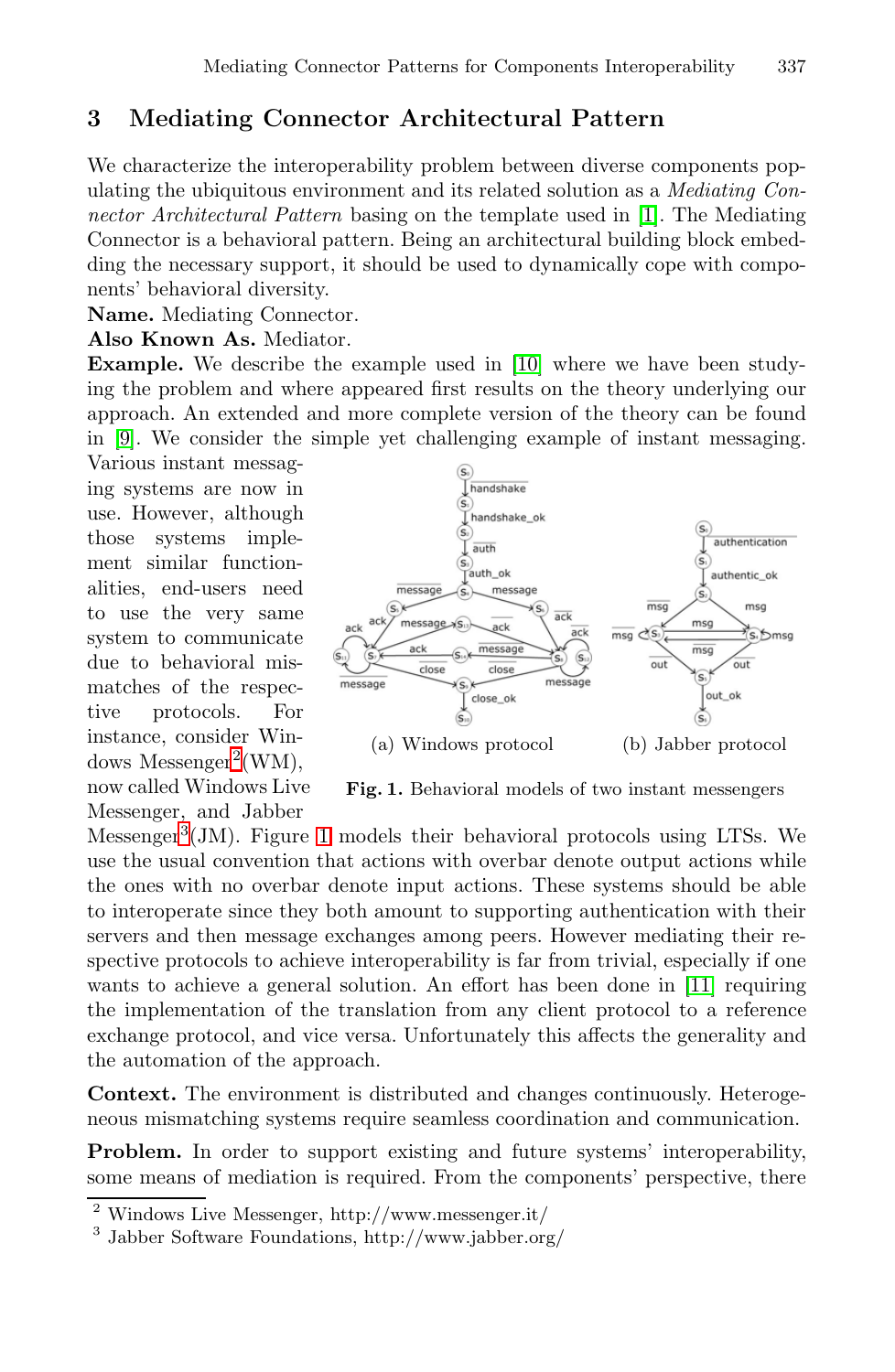should be no difference whether interacting with a peer component, i.e, using the very same interaction protocol, or interacting through a mediator with another component that uses a different interaction protocol. The component should not need to know anything about the protocol of the other one while continuing to "speak" its own protocol. Using the Mediating Connector, the following *forces* (aspects of the problem that should be considered when solving it [1]) need to be balanced: (a) the different components should continue to use their own interaction protocols. That is, components should interact as if the Mediating Connector were transparent; (b) the following *basic interaction protocol mismatches* should be solved in order for a set of components to coordinate and communicate (cfr. Section 4): 1) Extra Send/Missing Receive Mismatch; 2) Missing Send/Extra Receive Mismatch; 3) Signature Mismatch; 4) Ordering Mismatch; 5) One Send-Many Receive/Many Receive-One Send Mismatch; 6) Many Send-One Receive/One Receive-Many Send Mismatch.

**Solution.** The introduction of a Mediating Connector to manage the interaction behavioral differences between potentially compatible components. The idea behind this pattern is that components that would need some interaction protocol's adaptation to become compatible, and hence to interoperate, are able to coordinate and communicate achieving their goals/intents without undergoing any modification. The Mediating Connector is one (or a set of) component(s) that manage the behavioral mismatches. It directly communicates with each component by using the component's proper protocol. The mediator forwards the interaction messages from one component to the other by making opportune translation/adaptation of protocols when/if needed.

**Structure.** The Mediating Connector Pattern comprises three types of participating components: communicating components, potentially compatible components and mediators. Figure 2 shows the objects involved in a mediated system. The *communicating components* implement already compatible components, i.e. able to interact and evolve following their usual interaction behavior. The *potentially compatible components* implement application level entities that want to reach some of their intents by interacting with other components able to satisfy their needs, i.e. required/provided functionalities. However those components are unable to directly interact because of protocol mismatches and can only evolve following their usual interaction behavior, without any change. The *mediators* are entities responsible for the mediated communication between the components. This means that the role of the mediator is to make compatible components that are mismatching. That is, a mediator must receive and properly forward requests and responses between potentially compatible components.



**Fig. 2.** Entities involved in a mediated system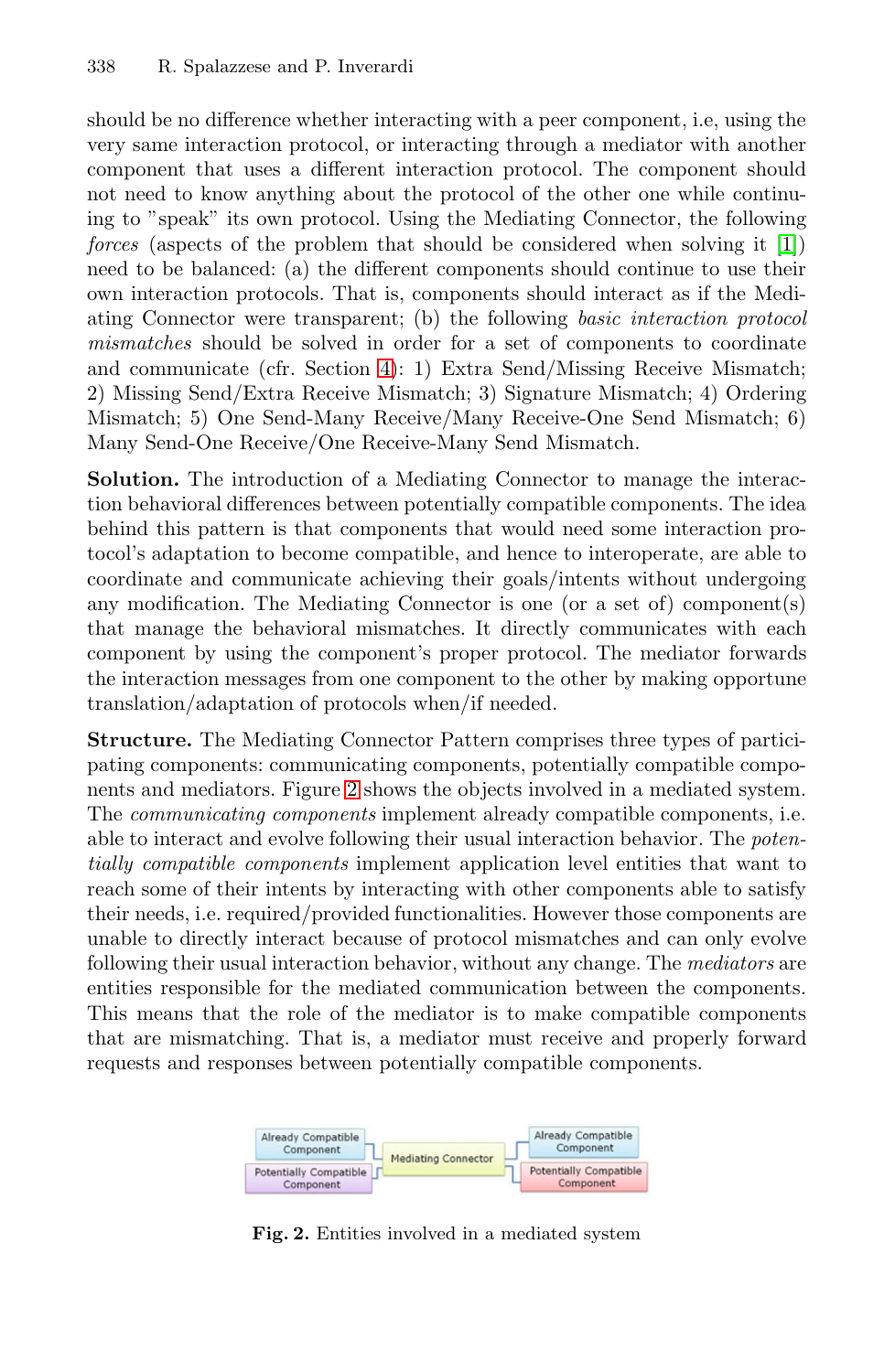

**Fig. 3.** Scenario on the relevant operation of a Mediator

**Dynamics.** Figure 3 illustrates the interactions between three components and one mediator belonging to the messengers example. Triggered by a user, the Windows Messenger protocol (Figure 1(a)) performs one of its possible behavior: it authenticates after an handshake, sends/receives several messages, and closes. The mediator should: (1) forward the handshake and authentication messages as they are between the Windows Messenger and its authentication server (communicating components), (2) translate and forward messages between the Windows and Jabber Messengers (potentially compatible components)<sup>4</sup> (3) forward the closing messages as they are between the Windows Messenger and its server (communicating components).

**Implementation.** The implementation of this pattern implies the definition of an approach/tool (we have proposed one in Section 2) to automatically synthesize the behavior of the Mediating Connector which allows potentially compatible components to interoperate mediating their interactions.

**Example Resolved.** The Mediating Connector's concrete protocol for the example is shown in Figure 4. Once established that the two messengers are potentially compatible, i.e., they have some complementary portion of interaction protocols, the mediating connector manages the components' behavioral mismatches allowing them to have a mediated coordination and communication.

**Variants.** Distributed Mediating Connector. It is possible to implement this pattern either as a centralized component or as distributed components. This latter introduces a synchronization issue that has to be taken into account.

<sup>4</sup> With "translation" we refer to a "behavioral translation" (see Section 4).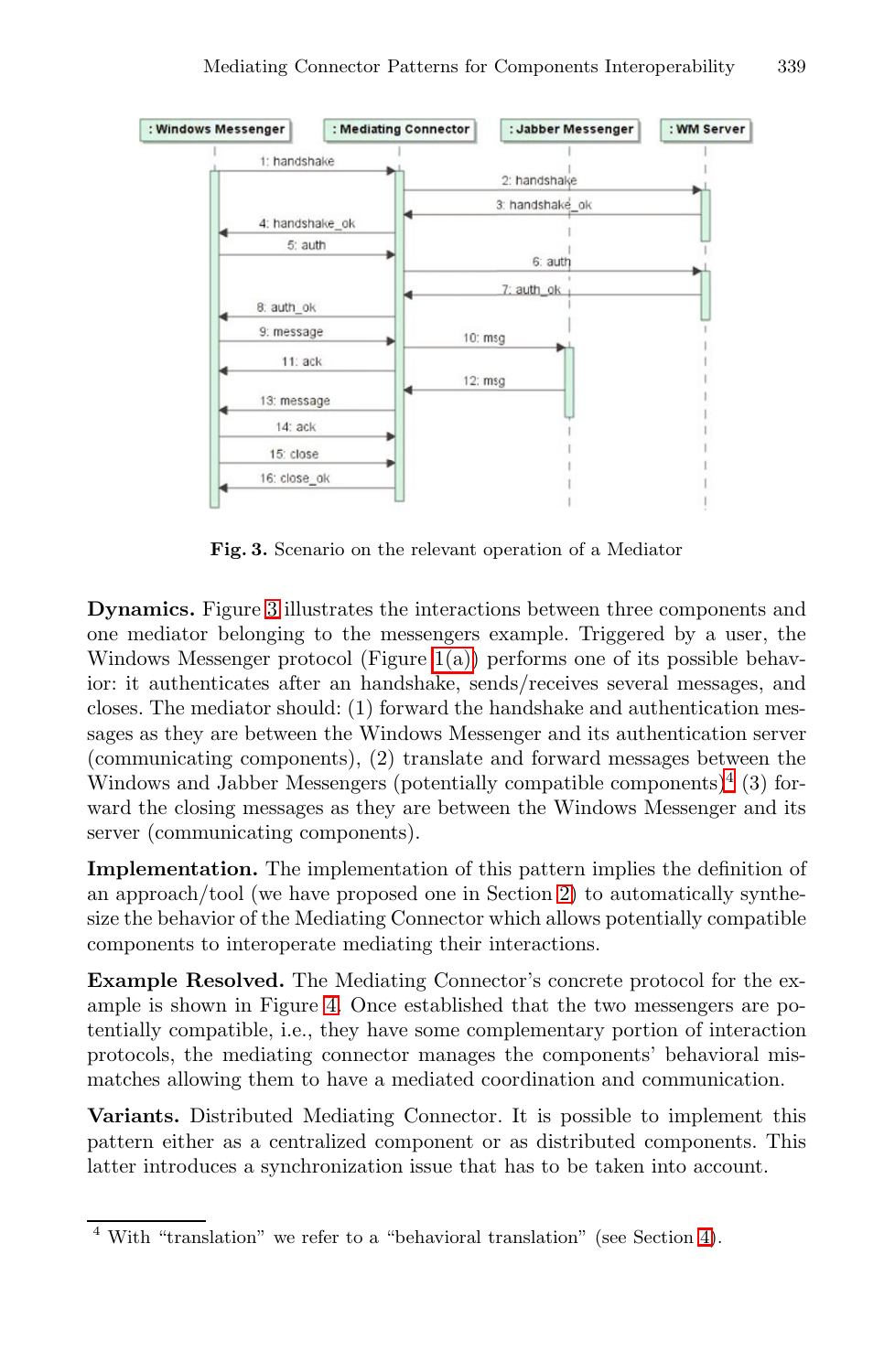

**Fig. 4.** Mediating Connector protocol of the messengers example

**Consequences.** The main *benefit* of the Mediating Connector Pattern is that it allows interoperability between components that otherwise would not be able to do it because of their behavioral differences.

The main *liability* that the Mediating Connector Pattern imposes is that the systems using it are slower than the ones interacting directly because of the indirection layer introduced. However the severity of this drawback is mitigate and made acceptable by the fact that such systems, without mediator, are not able at all to interoperate.

#### **4 Basic Mediator Patterns**

The *Basic Mediator Patterns* include the above mentioned basic interoperability mismatches together with their corresponding solutions. These patterns are: (1) Message Consumer Pattern, (2) Message Producer Pattern, (3) Message Translator Pattern, (4) Messages Ordering Pattern, (5) Message Splitting Pattern, (6) Messages Merger Pattern.

Figure 5 shows, for each Basic Mediator Pattern: (i) two traces (left handside and right hand-side), showing the basic interoperability mismatch coming from two potentially compatible components, and (ii) its related basic solution trace (in the center). All the considered traces are the most elementary in terms of messages exchanged and only their visible messages are shown. The mismatches, inspired by service composition mismatches, refer to send/receive problems that can occur while synchronizing two traces. In real cases, the traces may also contain portions of behavior already compatible (abstracted by dots in the figure) and may amount to any combination of the presented mismatches. Then an appropriate strategy to detect and manage this is needed. The basic patterns, share the context considering two traces (left and right) expressing similar complementary functionalities and focusing on one of their semantically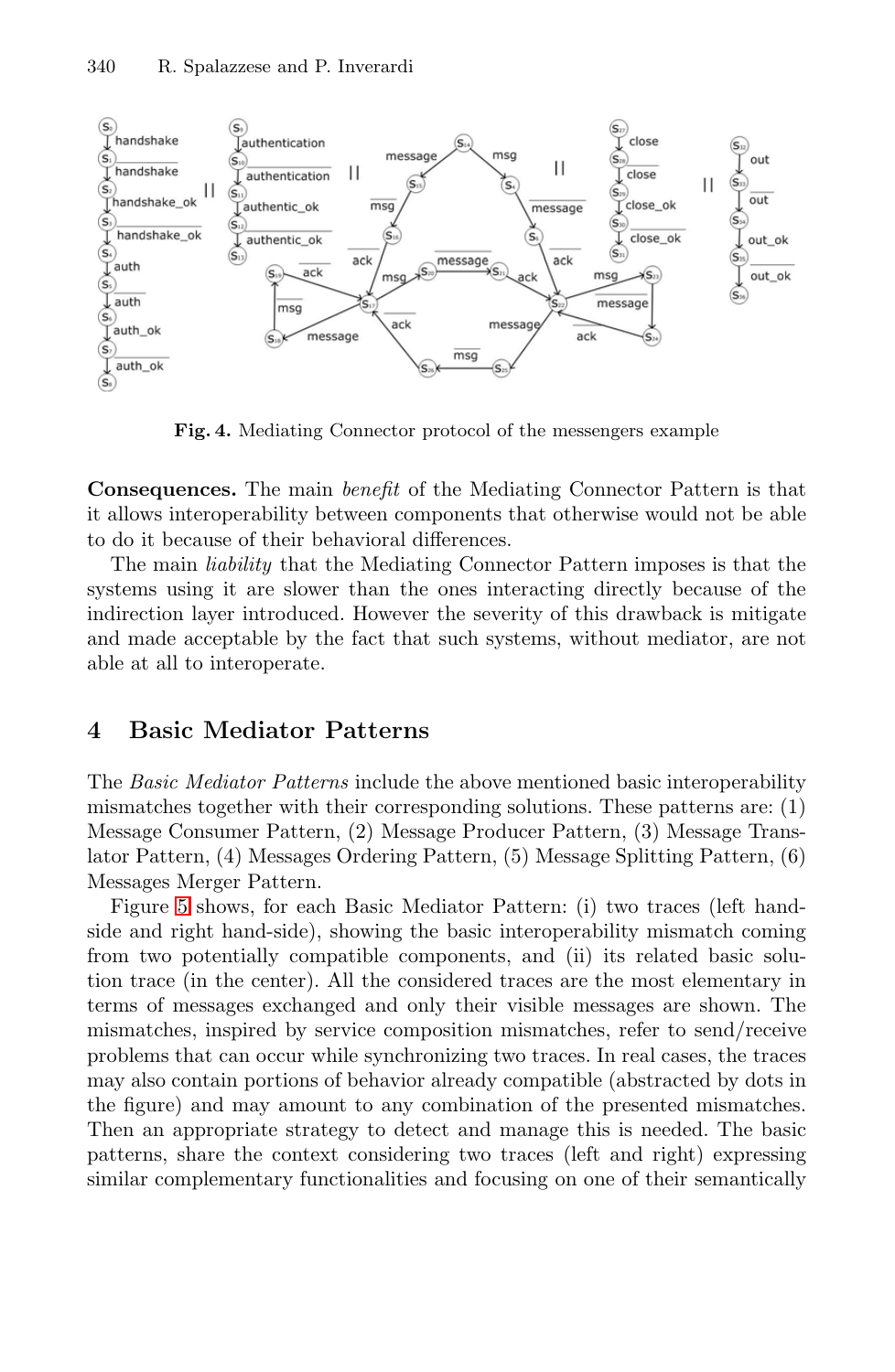

**Fig. 5.** Basic Mediator Patterns

equivalent elementary actions. Moreover the patterns have the same intent: to allow synchronization between the two traces letting them evolve together which otherwise would not be possible because of behavioral mismatches. Due to the lack of space, we do not give here further details that can be found in [7].

#### **5 Conclusion**

The Ubiquitous environment, embedding a big number of heterogeneous system's components, puts forward an ever growing need of mediation entities for component's interoperability purpose. The challenge is to embed *mediators* components into the system architecture allowing mismatching components to coordinate and communicate. Another challenge is to find dynamic and on the fly approaches to cope with component's behavioral diversities. To respond to these two challenges, we illustrated the Mediating Connector Architectural Pattern which, encapsulating the necessary support, is the key enabler for the communication between mismatching components. We also proposed an automatic pattern based approach describing a set of Basic Mediator Patterns, including basic mismatches and respective solutions, which represent the basic building blocks on which an automatic approach can build upon.

As future works, we intend to define a theoretical compositional strategy to allow reasoning on mismatches and to build the mediating connector behavior. Moreover we also aim at providing the "concrete" Basic Mediator Patterns, i.e.,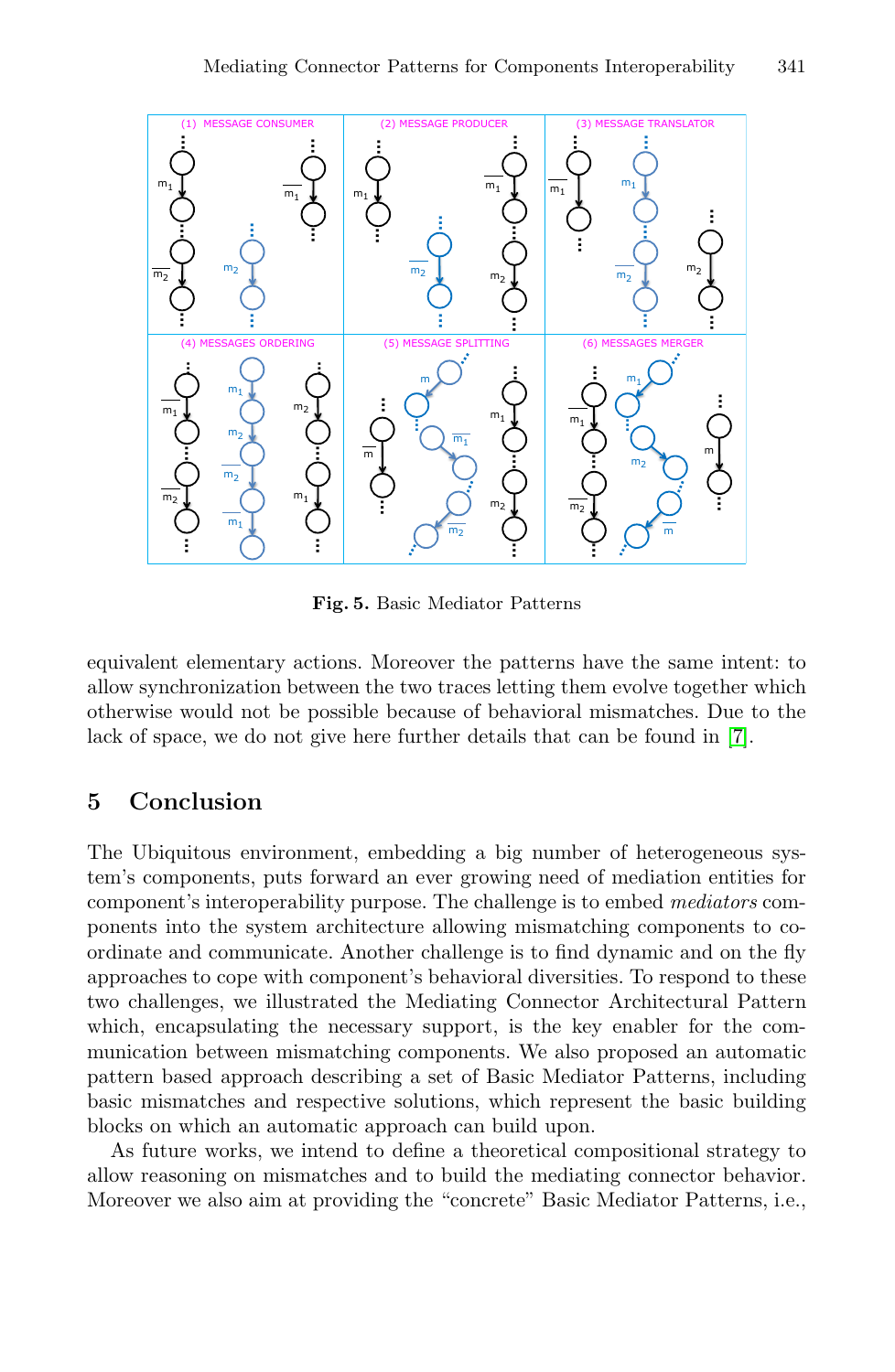the skeleton code corresponding to the "abstract" ones presented in this work and present the actual code for the component's behavior decomposition and the mediating connector behavior building.

### **References**

- 1. Buschmann, F., Meunier, R., Rohnert, H., Sommerlad, P., Stal, M., Sommerlad, P., Stal, M.: Pattern-Oriented Software Architecture. A System of Patterns, vol. 1. John Wiley & Sons, Chichester (August 1996)
- 2. Weiser, M.: The computer for the 21st century. Scientific American (September 1991)
- 3. Motahari Nezhad, H.R., Benatallah, B., Martens, A., Curbera, F., Casati, F.: Semiautomated adaptation of service interactions. In: WWW 2007, pp. 993–1002. ACM, New York (2007)
- 4. Williams, S.K., Battle, S.A., Cuadrado, J.E.: Protocol mediation for adaptation in semantic web services. In: Sure, Y., Domingue, J. (eds.) ESWC 2006. LNCS, vol. 4011, pp. 635–649. Springer, Heidelberg (2006)
- 5. Issarny, V., Steffen, B., Jonsson, B., Blair, G., Grace, P., Kwiatkowska, M., Calinescu, R., Inverardi, P., Tivoli, M., Bertolino, A., Sabetta, A.: CONNECT Challenges: Towards Emergent Connectors for Eternal Networked Systems. In: ICECCS 2009, pp. 154–161 (2009)
- 6. Vaculin, R., Neruda, R., Sycara, K.P.: An Agent for Asymmetric Process Mediation in Open Environments. In: Kowalczyk, R., Huhns, M.N., Klusch, M., Maamar, Z., Vo, Q.B. (eds.) SOCASE 2008. LNCS, vol. 5006, pp. 104–117. Springer, Heidelberg (2008)
- 7. Spalazzese, R., Inverardi, P.: Mediating Connector Patterns for Components Interoperability. Tech. Rep., University of L'Aquila (2010)
- 8. Spitznagel, B., Garlan, D.: A compositional formalization of connector wrappers. In: ICSE 2003, pp. 374–384. IEEE Computer Society, Washington (2003)
- 9. Spalazzese, R., Inverardi, P., Issarny, V.: A Theory of Mediators for the Ubiquitous Networking Environment - Version 2. Tech. Rep. TRCS 002/2010 (2010)
- 10. Spalazzese, R., Inverardi, P., Issarny, V.: Towards a formalization of mediating connectors for on the fly interoperability. In: WICSA/ECSA 2009, pp. 345–348 (2009)
- 11. Motoyama, M.A., Varghese, G.: Crosstalk: scalably interconnecting instant messaging networks. In: WOSN 2009, pp. 61–68. ACM, New York (2009)
- 12. Avgeriou, P., Zdun, U.: Architectural Patterns Revisited A Pattern Language. In: EuroPLoP 2005, Irsee, Germany, 139 Pages (2005)
- 13. Wiederhold, G.: Mediators in the architecture of future information systems. IEEE Computer 25, 38–49 (1992)
- 14. Keller, R.M.: Formal verification of parallel programs. Commun. ACM 19(7), 371– 384 (1976)
- 15. Benatallah, B., Casati, F., Grigori, D., Nezhad, H.R.M., Toumani, F.: Developing adapters for web services integration. In: Pastor,  $\acute{O}$ ., Falcão e Cunha, J. (eds.) CAiSE 2005. LNCS, vol. 3520, pp. 415–429. Springer, Heidelberg (2005)
- 16. Cimpian, E., Mocan, A.: Wsmx process mediation based on choreographies. In: Bussler, C.J., Haller, A. (eds.) BPM 2005. LNCS, vol. 3812, pp. 130–143. Springer, Heidelberg (2006)